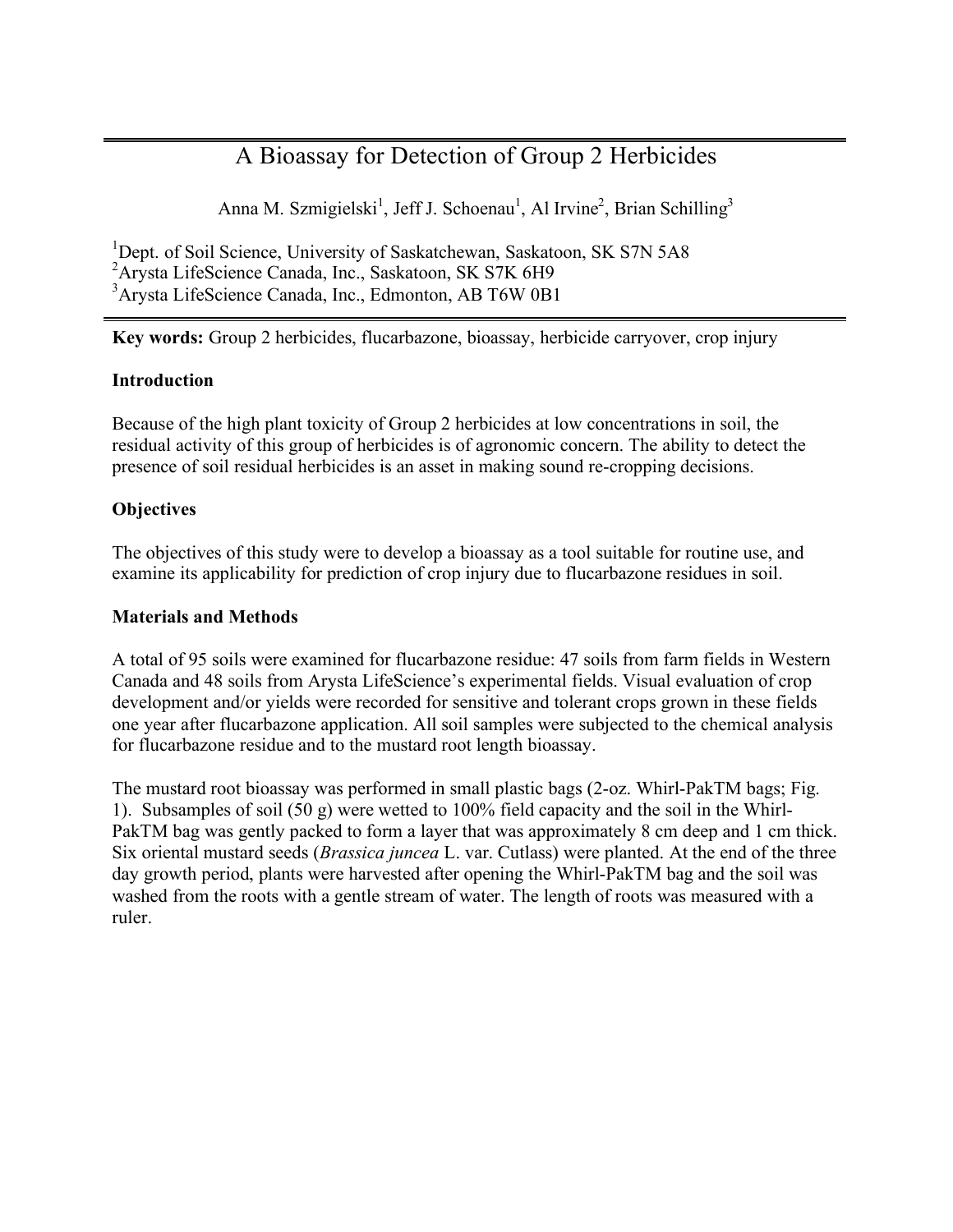

**Fig. 1.** Diagram of a mustard root bioassay in a Whirl-PakTM bag.

#### **Results and Discussion**

The bioassay described in this study is simple, fast, sensitive and reproducible. Only a three day growth and only 200 g of soil are required to complete this bioassay.

The results from the bioassay and the chemical analysis were matched with the field data (crop evaluation and/or yields) and were grouped into three categories:

- corroboration (bioassay or chemical analysis agreed with the field data),
- false positive (bioassay or chemical analysis detected flucarbazone but no injury was observed in the field),
- false negative (bioassay or chemical analysis did not detect flucarbazone but injury was observed in the field).

For the replicated experimental plots (Fig.2), a considerably higher corroboration was obtained between bioassay and crop yields (89%) than between chemical analysis and crop yields (27%). This may be the result of the chemical method detecting total flucarbazone residue while the bioassay detected the bioavailable portion of flucarbazone.

In the farm fields (Fig.2) the percent agreement was slightly lower for the bioassay than for the chemical analysis (70 % and 81%, respectively). Since bioassays are not specific, the presence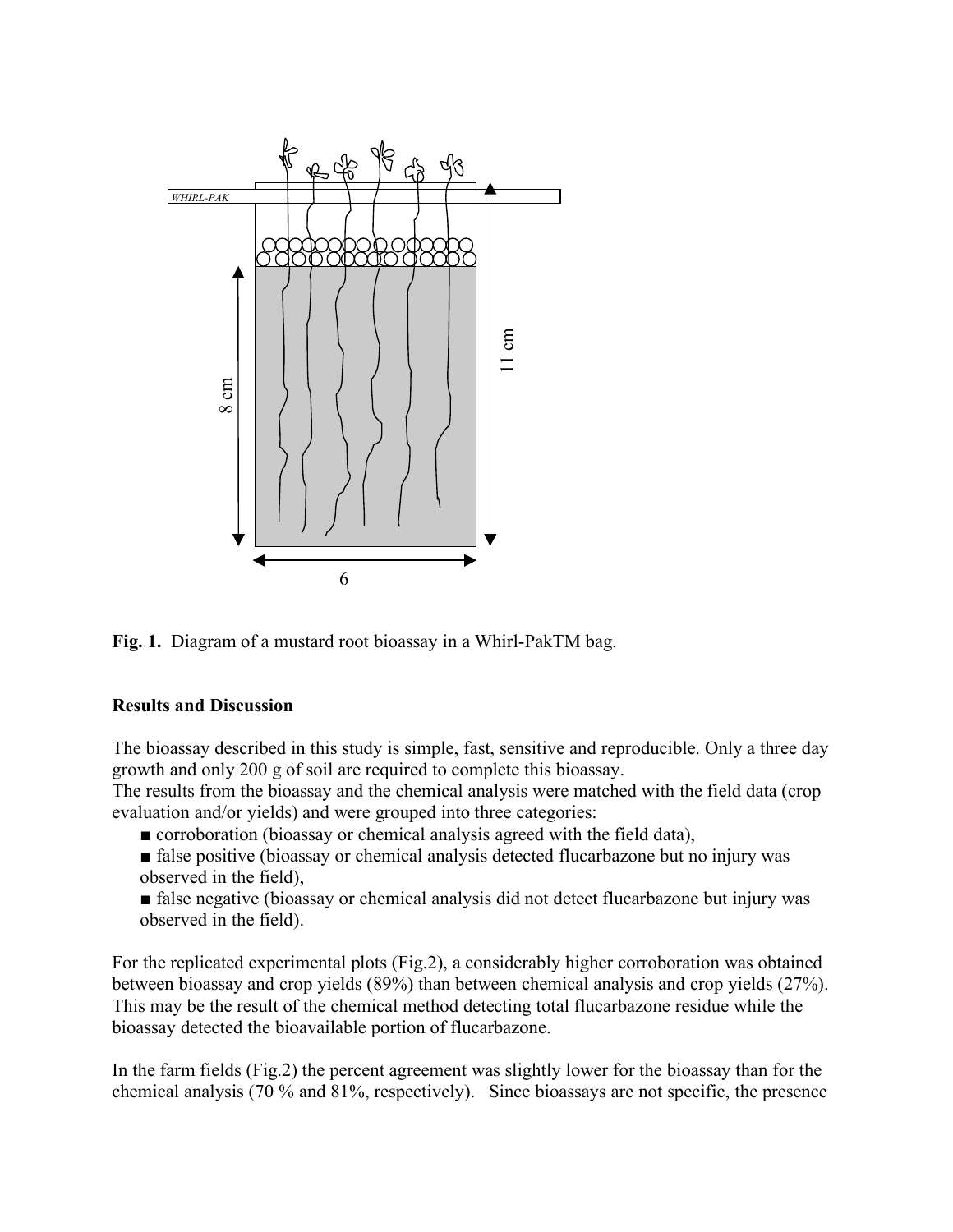of other herbicides especially those applied in the re-cropped fields was most likely measured by the bioassay together with the residual flucarbazone.



**Fig 2.** Prediction of crop damage in soils from replicated experimental plots and farm fields using a mustard root bioassay and chemical analysis

#### **Conclusions**

This research demonstrates that the mustard root length bioassay provides a potentially high level of accuracy in predicting injury to subsequent crops due to residual Group 2 herbicides. However, other factors such as previous herbicide use, soil properties and weather conditions may influence plant uptake of herbicides and should be considered together with the bioassay when making re-cropping recommendations.